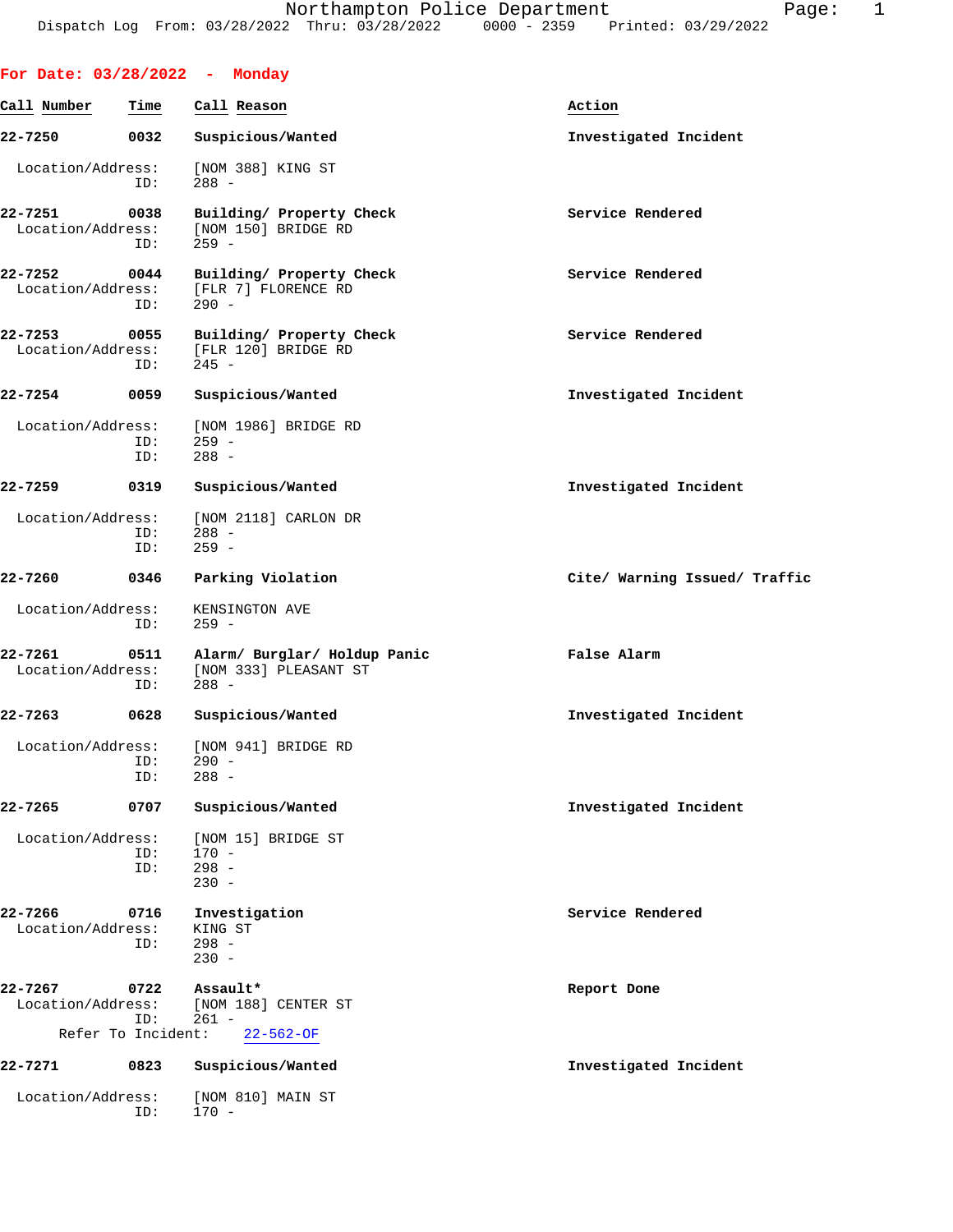|                              |                                   | Northampton Police Department<br>Dispatch Log From: 03/28/2022 Thru: 03/28/2022 0000 - 2359 Printed: 03/29/2022 | 2<br>Page:                    |
|------------------------------|-----------------------------------|-----------------------------------------------------------------------------------------------------------------|-------------------------------|
| 22-7272                      | 0848                              | Traffic Enforcement/ Radar                                                                                      | Cite/ Warning Issued/ Traffic |
| Location/Address:            | ID:                               | [NOM 2128] BURTS PIT RD<br>$189 -$                                                                              |                               |
| 22-7273<br>Location/Address: | 0912<br>ID:<br>ID:<br>ID:         | Traffic Accident<br>DAMON RD + INDUSTRIAL DR<br>$170 -$<br>$243 -$<br>$201 -$                                   | Service Rendered              |
| 22-7275                      | 1010                              | Motor Vehicle Stop                                                                                              | Cite/ Warning Issued/ Traffic |
| Location/Address:            | ID:                               | HOLYOKE ST<br>$201 -$                                                                                           |                               |
| 22-7276                      | 1022                              | Motor Vehicle Stop                                                                                              | Cite/ Warning Issued/ Traffic |
| Location/Address:            | ID:                               | [FLR] WESTHAMPTON RD + WOODLAND DR<br>189 -                                                                     |                               |
| 22-7277                      | 1024                              | Traffic Accident                                                                                                | Investigated Incident         |
| Location/Address:            | ID:<br>ID:                        | [FLR 1342] MAIN ST<br>$187 -$<br>$189 -$                                                                        |                               |
| 22-7278                      | 1029                              | Traffic Enforcement/ Radar                                                                                      | Cite/ Warning Issued/ Traffic |
| Location/Address:            | ID:                               | [FLR] WESTHAMPTON RD + BAYBERRY LN<br>157 -                                                                     |                               |
| 22-7279                      | 1033                              | Theft/ Larceny                                                                                                  | Investigated Incident         |
| Location/Address:            | ID:                               | [NOM 2241] EASTHAMPTON RD<br>$298 -$<br>$230 -$                                                                 |                               |
| 22-7280<br>Location/Address: | 1039<br>ID:<br>ID:                | Traffic Accident<br>[NOM 2380] CONZ ST<br>189 -<br>$189 -$<br>Refer To Incident: 22-563-OF                      | Report Done                   |
| 22-7287                      | 1133                              | Traffic Accident                                                                                                | Investigated Incident         |
|                              | Vicinity of:<br>ID:               | [FLR 239] BRIDGE RD<br>$189 -$                                                                                  |                               |
| 22-7288                      | 1221                              | Motor Vehicle Stop                                                                                              | Cite/ Warning Issued/ Traffic |
| Location/Address:            | ID:                               | [NOM 1980] MT TOM RD<br>$201 -$                                                                                 |                               |
| 22-7289<br>Location/Address: | 1222<br>ID:                       | Suspicious/Wanted<br>[NOM 2743] STRONG AVE<br>$298 -$<br>$230 -$                                                | Report Done                   |
|                              | Refer To Incident:                | $22 - 568 - OF$                                                                                                 |                               |
| 22-7290<br>Location/Address: | 1236<br>ID:<br>Refer To Incident: | Theft/ Larceny<br>[FLR 1590] WESTHAMPTON RD<br>$270 -$<br>$22 - 564 - OF$                                       | Report Done                   |
| 22-7292<br>Location/Address: | 1325<br>ID:                       | Trespassing/ Unwanted Guest<br>[NOM 760] CONZ ST<br>$298 -$<br>$230 -$                                          | Report Done                   |
|                              | ID:                               | $126 -$                                                                                                         |                               |

ID: 298 -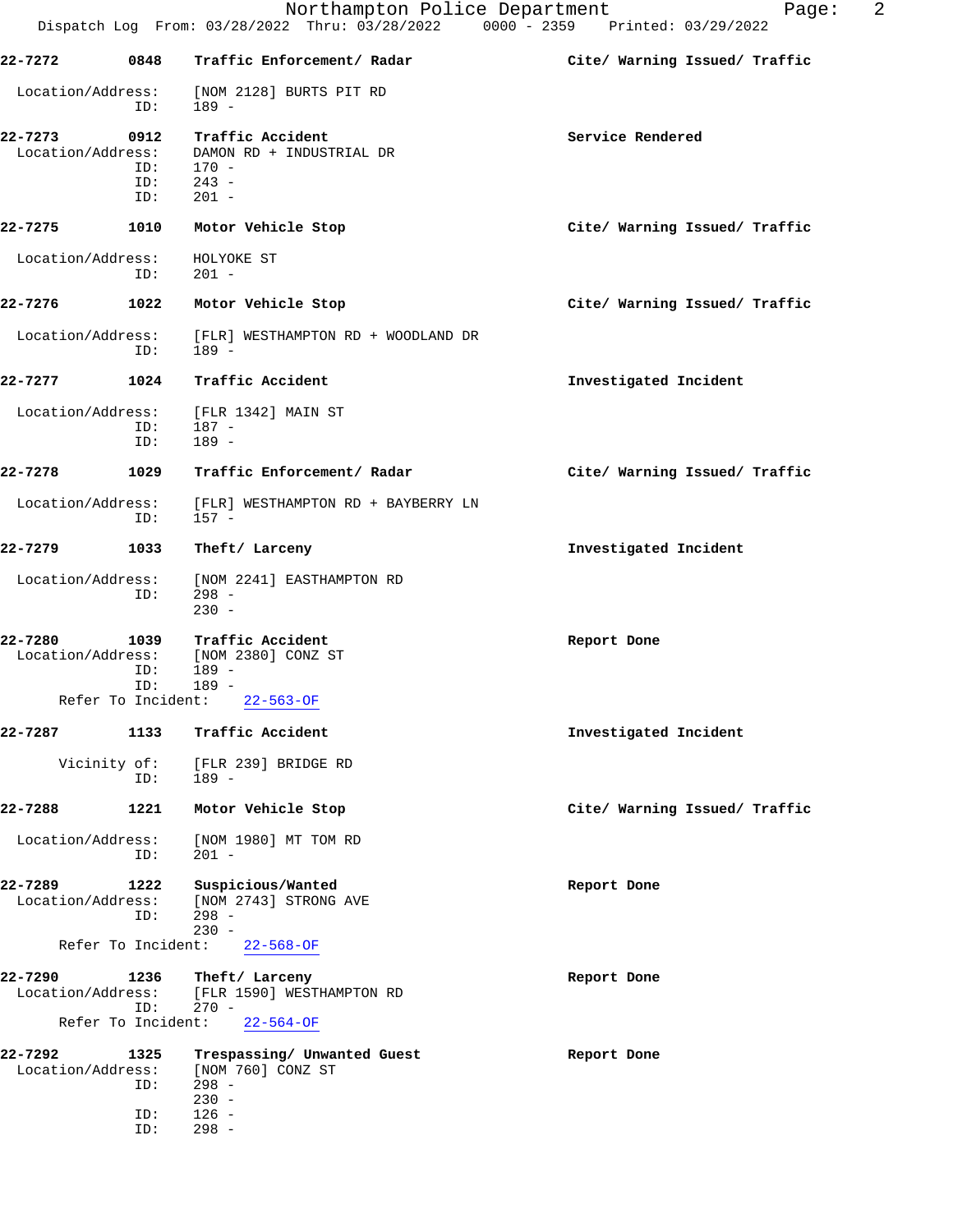|                              |                                                        | Northampton Police Department<br>Dispatch Log From: 03/28/2022 Thru: 03/28/2022                         | 3<br>Page:<br>0000 - 2359 Printed: 03/29/2022 |
|------------------------------|--------------------------------------------------------|---------------------------------------------------------------------------------------------------------|-----------------------------------------------|
|                              |                                                        | $230 -$                                                                                                 |                                               |
|                              | ID:<br>Refer To Incident:                              | $201 -$<br>$22 - 565 - OF$                                                                              |                                               |
| 22-7294                      | 1348                                                   | Public Service, Check Welfare                                                                           | Area Search Negative                          |
| Location/Address:            | ID:                                                    | [NOM 1976] MUSANTE DR<br>157 -                                                                          |                                               |
| 22-7295<br>Location/Address: | 1353<br>ID:                                            | Public Service, Check Welfare<br>[NOM 1192] BRIDGE ST<br>$126 -$                                        | Service Rendered                              |
| 22-7296<br>Location/Address: | 1401<br>ID:                                            | Theft/ Larceny<br>[NOM 188] CENTER ST<br>$121 -$                                                        | Report Done                                   |
|                              | Refer To Incident:                                     | $22 - 566 - OF$                                                                                         |                                               |
| 22-7301<br>Location/Address: | 1509<br>ID:<br>ID:                                     | Assist/ Service Calls<br>[NOM 2886] N ELM ST<br>$210 -$<br>$261 -$                                      | Service Rendered                              |
| 22-7304<br>Location/Address: | 1539                                                   | Parking Violation<br>DRYADS GREEN ST                                                                    | Vehicle Towed                                 |
| 22-7306<br>Location/Address: | 1600<br>ID:                                            | Investigation<br>[EAA] SANDRA RD<br>$243 -$                                                             | Report Done                                   |
|                              | Refer To Incident:                                     | $22 - 568 - OF$                                                                                         |                                               |
| 22-7310<br>Location/Address: | 1707<br>ID:<br>ID:<br>ID:<br>ID:<br>Refer To Incident: | Weapons/Firearms*<br>[NOM 188] CENTER ST<br>$261 -$<br>$243 -$<br>$292 -$<br>$270 -$<br>$22 - 571 - OF$ | Report Done                                   |
| 22-7311<br>Location/Address: | 1735                                                   | Public Service, Check Welfare<br>[NOM 2639] PLEASANT ST                                                 | Service Rendered                              |
| 22-7314                      | ID:<br>2003                                            | $292 -$<br>Motor Vehicle Stop                                                                           | Verbal Warning Given                          |
| Location/Address:            | ID:                                                    | [NOM 1980] MT TOM RD<br>$245 -$                                                                         |                                               |
| 22-7315                      | 2009                                                   | Motor Vehicle Stop                                                                                      | Verbal Warning Given                          |
| Vicinity of:                 | ID:                                                    | MAIN ST + CENTER ST<br>$245 -$                                                                          |                                               |
| 22-7316                      | 2018                                                   | Motor Vehicle Stop                                                                                      | Cite/ Warning Issued/ Traffic                 |
| Location/Address:            | ID:                                                    | [NOM 2455] KING ST<br>$245 -$                                                                           |                                               |
| 22-7317                      | 2033                                                   | Motor Vehicle Stop                                                                                      | Cite/ Warning Issued/ Traffic                 |
| Location/Address:            | ID:                                                    | [NOM 375] PLEASANT ST<br>$245 -$                                                                        |                                               |
| 22-7318                      | 2056                                                   | Trespassing/ Unwanted Guest                                                                             | Investigated Incident                         |
| Location/Address:            | ID:<br>ID:                                             | [NOM 7] CONZ ST<br>$245 -$<br>$203 -$                                                                   |                                               |
| 22-7319<br>Location/Address: | 2112                                                   | Trespassing/ Unwanted Guest<br>[NOM 937] HAMPTON AVE                                                    | Service Rendered                              |